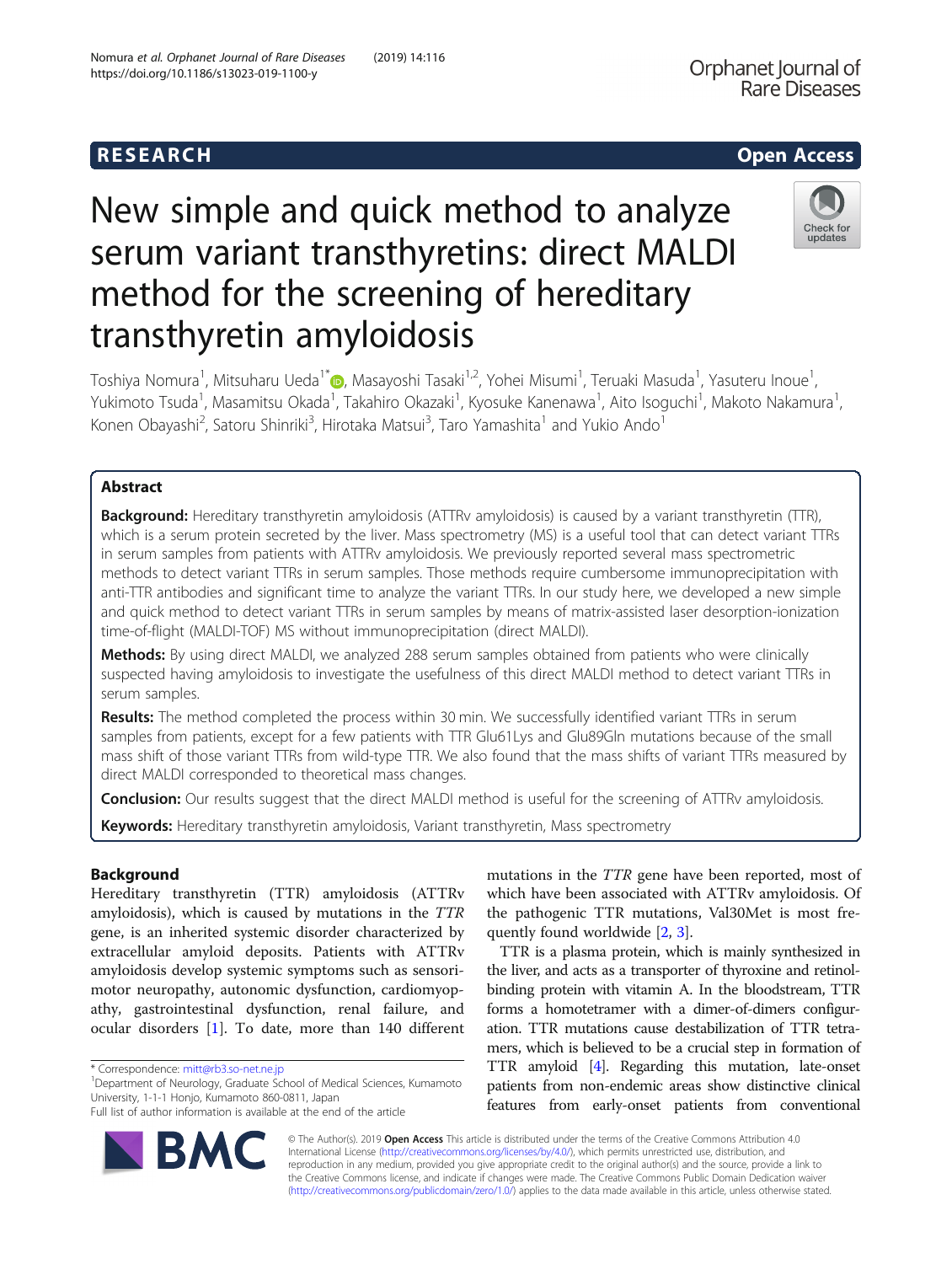endemic foci [\[5\]](#page-4-0). Patients with ATTRv amyloidosis, particularly late-onset cases, tend to be initially misdiagnosed as having other diseases [\[6\]](#page-4-0).

Mass spectrometry (MS) is a powerful tool that can detect small molecular changes in proteins. Because the molecular masses of variant TTRs with amino acid exchanges differ from that of wild-type (WT) TTR, we developed diagnostic methods to detect variant TTRs in serum samples by means of several different mass spectrometric analyses such as matrix-assisted laser desorption-ionization time-of-flight (MALDI-TOF) MS with immunoprecipitated (IP) serum TTR (IP-MALDI) [[7](#page-4-0)–[9\]](#page-5-0), electrospray ionization (ESI) MS with IP serum TTR (IP-ESI) [[10](#page-5-0)–[12](#page-5-0)], and surface-enhanced laser desorption/ionization time-of-flight (SELDI-TOF) MS ProteinChip system [\[13](#page-5-0), [14](#page-5-0)]. Although those methods are valuable for screening ATTRv amyloidosis and doublechecking TTR variants in addition to genetic testing of the TTR gene, they require significant time to analyze variant TTRs, and they also sometimes fail to detect TTRs because of technical difficulties related to the cumbersome immunoprecipitation with anti-TTR antibodies.

Here, we developed a new simple and reliable mass spectrometric method for ATTRv amyloidosis screening in which we can directly detect variant TTRs in serum samples without pre-purification by using MALDI-TOF MS (direct MALDI).

## **Methods**

## Patients

Between April 2015 and March 2017, we examined 288 serum samples obtained from patients who were clinically suspected of having amyloidosis. Table [1](#page-2-0) provides detailed information about serum samples obtained from 42 patients with ATTRv amyloidosis.

## Direct MALDI method to detect variant TTRs in serum samples

Serum samples (2 μL each) were diluted 100-fold with distilled water. Aliquots of 20 μL of the diluted samples were mixed with 1 μL of 100 mmol/L dithiothreitol solution in 25 mmol/L  $NH<sub>4</sub>HCO<sub>3</sub>$ , and then samples were incubated at 95 °C for 5 min. Aliquots of  $1 \mu$ L of the incubated samples were mixed with  $1 \mu L$  of  $20 \text{ mg/ml } 2$ , 5-dihydroxybenzoic acid solution (Bruker, Billerica, MA, USA), and then  $1 \mu$ L aliquots of the mixed samples were loaded onto the target plate and were air dried at room temperature. The samples were analyzed in a mass range between 1000 and 20,000 Da with MALDI-TOF MS (Autoflex Speed; Bruker) (Fig. [1](#page-3-0)). The ion peaks were calibrated with insulin (average m/z: 5734.51), ubiquitin I (average m/z: 8565.76), cytochrome c (average m/z: 12360.97) and myoglobin (average m/z: 16952.30) (Protein Calibration Standard I; Bruker).

## Genetic testing

We analyzed the *TTR* genes as previously described [\[15](#page-5-0)].

## Results

## Simple and rapid detection of variant TTRs in serum samples from patients with ATTRv amyloidosis by using MALDI-TOF MS without pre-purification

By using a one-step procedure without pre-purification (direct MALDI), within 30 min we successfully detected variant TTR Val30Met in addition to WT TTR in serum samples from ATTRv amyloidosis patients with a heterozygous TTR Val30Met mutation. The direct MALDI method demonstrated that the measured mass shift between variant TTR Val30Met and WT TTR was 32 Da, which was consistent with the theoretical mass shift.

We next analyzed 42 serum samples obtained from 42 patients with ATTRv amyloidosis (Table [1](#page-2-0)). On the basis of genetic analysis of the TTR gene, these patients with ATTRv amyloidosis had 15 different TTR mutations: Val30Met, Val28Ser, Val28Met, Gly47Arg, Thr49Ser, Thr49Ile, Gly53Glu, Thr60Ala, Glu61Lys, Lys80Arg, Gly83Arg, Glu89Gln, Ala97Gly, Tyr114Ser, and Tyr114Cys (Table [1](#page-2-0)). With the direct MALDI method, we detected variant TTRs in 38 (91%) of 42 serum samples (Fig. [2](#page-3-0)a, Table [1](#page-2-0)). Direct MALDI could not distinguish between two variant TTRs—Glu61Lys and Glu89Gln. The theoretical mass shift difference between Glu61Lys and Glu89Gln variant TTRs and WT TTR were 0.94 and 0.99  $m/z$ , respectively (Table [1](#page-2-0)), which were thought to be insufficient to separate these variant TTRs from WT TTR by direct MALDI. We detected only WT TTR in all 246 serum samples obtained from 246 patients without TTR mutations by using direct MALDI.

## Correlation between measured and theoretical mass shifts of variant TTRs from WT TTR in serum samples from patients with ATTRv amyloidosis with different TTR mutations

We measured the mass shifts of variant TTRs by the direct MALDI method and compared them with the theoretical mass changes. Direct MALDI revealed a highly significant correlation between measured and theoretical mass shifts from WT TTR in serum samples from ATTRv amyloidosis patients with different TTR mutations  $(r^2 = 0.9969; Fig. 2b)$  $(r^2 = 0.9969; Fig. 2b)$  $(r^2 = 0.9969; Fig. 2b)$ .

## **Discussion**

Using this direct MALDI method, we rapidly detected variant TTRs in serum samples obtained from patients with ATTRv amyloidosis. We found a highly significant correlation between measured and theoretical mass shifts from WT TTR in serum samples from these patients.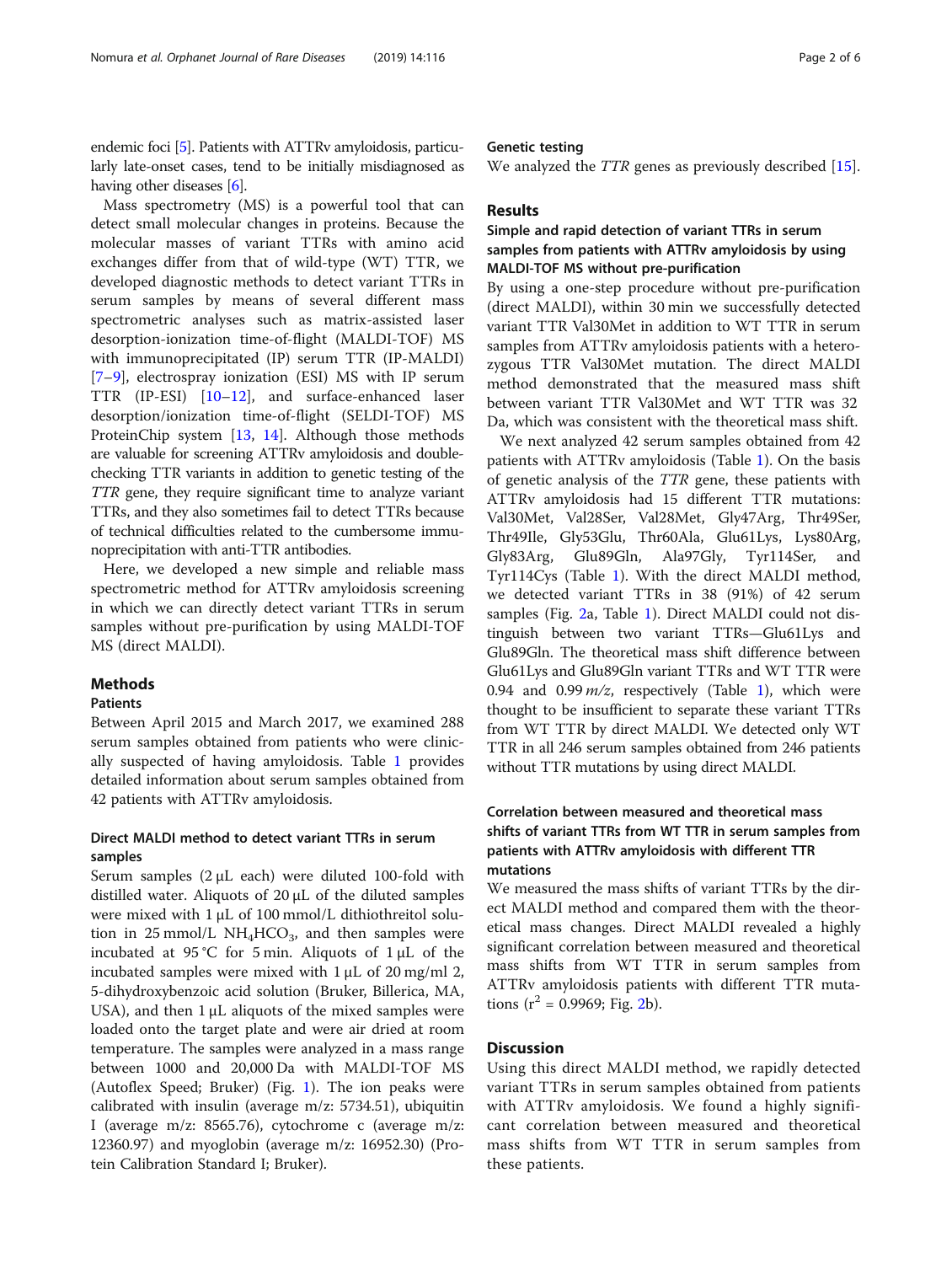| Patient number | TTR mutation | Detection of variant TTR peaks | Theoretical mass changes (m/z) | Measured mass changes (m/z) |
|----------------|--------------|--------------------------------|--------------------------------|-----------------------------|
| $\mathbf{1}$   | Val30Met     | $\! + \!\!\!\!$                | $+ 32.06$                      | $+31.95$                    |
| $\overline{c}$ | Val30Met     |                                | $+32.06$                       | $+31.62$                    |
| 3              | Val30Met     |                                | $+32.06$                       | $+ 31.58$                   |
| 4              | Val30Met     |                                | $+32.06$                       | $+31.30$                    |
| 5              | Val30Met     |                                | $+32.06$                       | $+32.08$                    |
| 6              | Val30Met     | $^{+}$                         | $+ 32.06$                      | $+ 31.21$                   |
| 7              | Val30Met     | $^{+}$                         | $+32.06$                       | $+ 32.51$                   |
| 8              | Val30Met     |                                | $+32.06$                       | $+ 31.97$                   |
| 9              | Val30Met     | $^{+}$                         | $+ 32.06$                      | $+ 31.20$                   |
| 10             | Val30Met     | $^{+}$                         | $+32.06$                       | $+ 31.53$                   |
| 11             | Val30Met     |                                | $+32.06$                       | $+ 33.22$                   |
| 12             | Val30Met     | $^{+}$                         | $+ 32.06$                      | $+ 32.07$                   |
| 13             | Val30Met     | $^{+}$                         | $+ 32.06$                      | $+ 31.77$                   |
| 14             | Val30Met     | $^{+}$                         | $+32.06$                       | $+ 32.45$                   |
| 15             | Val30Met     | $^{+}$                         | $+32.06$                       | $+ 31.33$                   |
| 16             | Val30Met     | $^{+}$                         | $+32.06$                       | $+32.46$                    |
| 17             | Val30Met     |                                | $+32.06$                       | $+30.75$                    |
| 18             | Val30Met     | $^{+}$                         | $+ 32.06$                      | $+ 31.29$                   |
| 19             | Val30Met     | $^{+}$                         | $+32.06$                       | $+ 32.73$                   |
| 20             | Val30Met     | $^{+}$                         | $+ 32.06$                      | $+ 32.57$                   |
| 21             | Val30Met     |                                | $+ 32.06$                      | $+ 31.22$                   |
| 22             | Val30Met     |                                | $+32.06$                       | $+31.54$                    |
| 23             | Val30Met     |                                | $+32.06$                       | $+31.35$                    |
| 24             | Val30Met     | $^{+}$                         | $+ 32.06$                      | $+ 31.82$                   |
| 25             | Val30Met     | $^{+}$                         | $+32.06$                       | $+ 31.72$                   |
| 26             | Val30Met     | $^{+}$                         | $+32.06$                       | $+31.30$                    |
| 27             | Val28Ser     |                                | $-12.06$                       | $-13.25$                    |
| 28             | Val28Met     | $\! + \!\!\!\!$                | $+32.06$                       | $+32.05$                    |
| 29             | Gly47Arg     | $^{+}$                         | $+99.13$                       | $+98.72$                    |
| 30             | Thr49Ser     |                                | $-14.03$                       | $-13.83$                    |
| 31             | Thr49lle     | $\! + \!\!\!\!$                | $+ 12.05$                      | $+ 8.79$                    |
| 32             | Gly53Glu     |                                | $+ 72.06$                      | $+ 71.02$                   |
| 33             | Thr60Ala     | $^{+}$                         | $-30.03$                       | $-29.22$                    |
| 34             | Glu61Lys     |                                | $-0.94$                        | ND                          |
| 35             | Glu61Lys     |                                | $-0.94$                        | ${\sf ND}$                  |
| 36             | Glu61Lys     |                                | $-0.94$                        | ND                          |
| 37             | Lys80Arg     | $^{+}$                         | $+ 28.01$                      | $+27.76$                    |
| 38             | Gly83Arg     | $^{+}$                         | $+99.13$                       | $+ 98.77$                   |
| 39             | Glu89Gln     |                                | $-9.90$                        | ND                          |
| 40             | Ala97Gly     | $^{+}$                         | $-14.02$                       | $-13.55$                    |
| 41             | Tyr114Ser    | $^{+}$                         | $-76.10$                       | $-78.98$                    |
| 42             | Tyr114Cys    |                                | $-60.03$                       | $-59.56$                    |

<span id="page-2-0"></span>Table 1 Variant TTRs detected in 42 serum samples obtained from 42 patients with ATTRv amyloidosis by means of the direct MALDI method

Abbreviation: ND not detected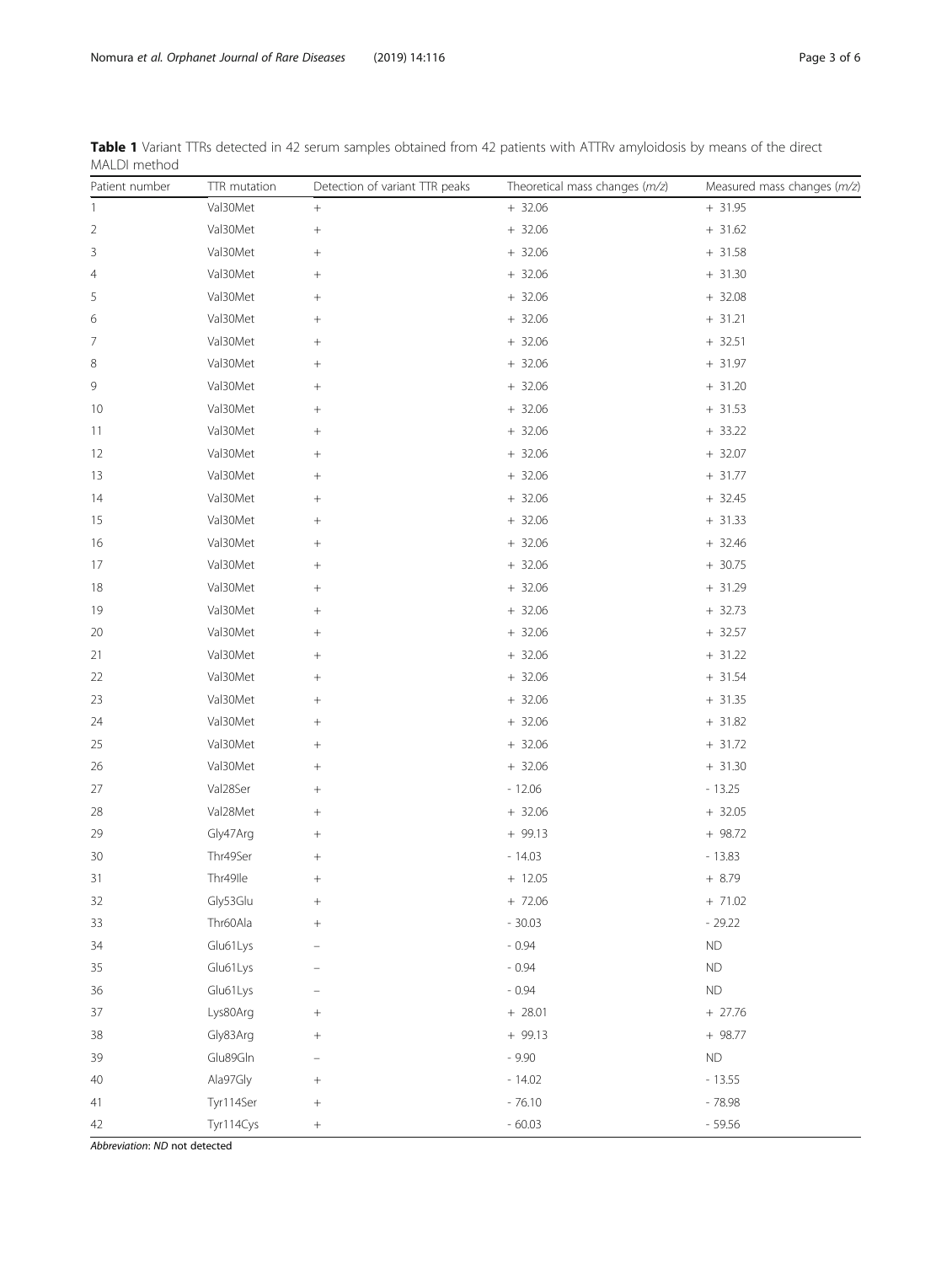<span id="page-3-0"></span>

Development of disease-modifying therapies for ATTRv amyloidosis has made dramatic advances. Liver transplantation (LT) has been performed to halt the progression of ATTRv amyloidosis. LT can lead to mutant TTR synthesized by a diseased liver being replaced with WT TTR produced by the healthy liver graft [[16,](#page-5-0) [17](#page-5-0)]. In addition, TTR tetramer stabilizers such as tafamidis and diflunisal were developed to prevent dissociation of the TTR tetramer to monomers and to inhibit progression of this disease [[18](#page-5-0), [19\]](#page-5-0). Clinical studies have also revealed that gene-silencing therapies, such as the use of small interfering RNA and antisense oligonucleotides that target the TTR gene, dramatically reduced disease-causing TTR expression by the liver and significantly improved symptoms of patients with ATTRv amyloidosis [\[20,](#page-5-0) [21](#page-5-0)]. Early diagnosis of ATTRv amyloidosis is becoming more important so that these new disease-modifying therapies may be utilized earlier.

To detect variant TTR in serum samples from patients in a one-step procedure, we developed a new direct MALDI method, which did not require pre-purification such as immunoprecipitation with anti-TTR antibodies. This method required only 30 min to obtain results. Other mass spectrometric methods, such as IP-MALDI, IP-ESI, and SELDI, needed significant time to detect variant TTRs in serum samples because of cumbersome

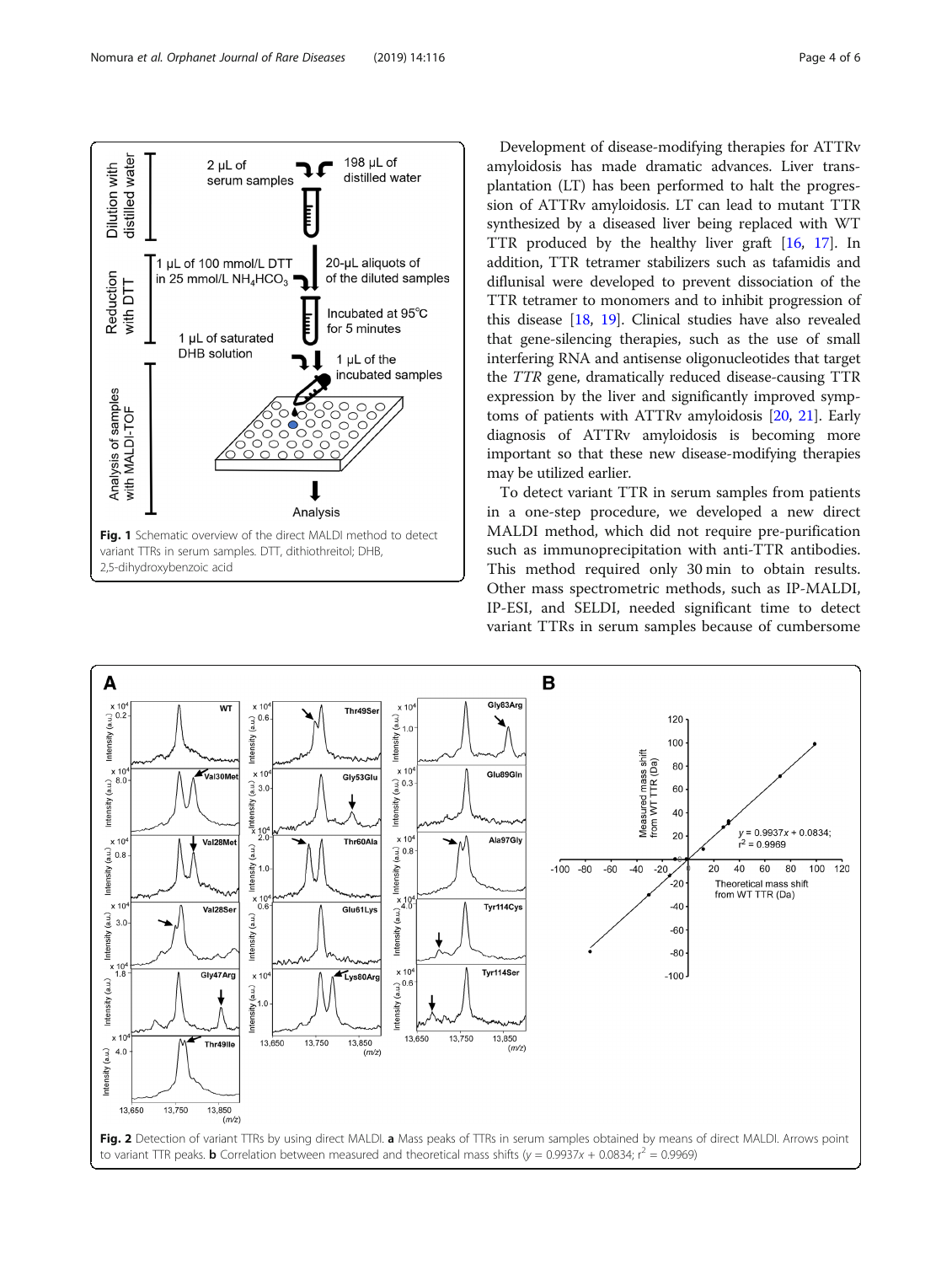| Parameter                                                        | IP-ESI [10, 11] | IP-MALDI [7-9]    | SELDI-TOF MS [13, 14] | Direct MALDI<br>(the present study) |  |  |
|------------------------------------------------------------------|-----------------|-------------------|-----------------------|-------------------------------------|--|--|
| Immunoprecipitation                                              | $^+$            | $^+$              |                       |                                     |  |  |
| ProteinChip system                                               | -               | $\qquad \qquad -$ | $^{+}$                |                                     |  |  |
| Running cost                                                     | Low             | ∟OW               | High                  | Low                                 |  |  |
| Detection time                                                   | 2 days          | 2 days            | 3 h                   | 30 min                              |  |  |
| Minimum mass difference<br>that can be identified in each system | 14 Da           | 13 Da             | 15 Da                 | 12 Da                               |  |  |

<span id="page-4-0"></span>Table 2 Comparison of different mass spectrometric methods to detect variant TTRs in serum samples

pre-purification such as immunoprecipitation with anti-TTR antibodies or use of the ProteinChip system (Table 2) [7–[14](#page-5-0)]. Direct MALDI is thus a simple means of detecting TTR variants for clinical screening compared with other methods.

Our direct MALDI method demonstrated a high sensitivity (91%) for detection of variant TTRs in our patients with various TTR mutations, although it failed to detect the rare TTR variants Glu61Lys and Glu89Gln, whose mass differences from WT TTR were 0.94 and 0.99 m/z, respectively. We should therefore note that direct MALDI could not distinguish mass differences of rare variant TTRs with small mass shifts, that is, TTR variants whose mass differences from WT TTR were less than 12 Da (Table [1](#page-2-0)). Direct MALDI succeeded, however, in detecting most variant TTRs, including the common Val30Met TTR. Direct MALDI may thus be useful for the screening of ATTRv amyloidosis.

Genetic testing is the most reliable tool for diagnosing inherited diseases. However, genetic testing usually takes a long time and is not infallible because of human errors [\[22](#page-5-0)]. Therefore, to avoid misdiagnosis of ATTRv amyloidosis, we need an accurate system for doublechecking results. Direct MALDI therefore promises to be a valuable tool for double-checking the diagnosis of ATTRv amyloidosis.

## Conclusions

In conclusion, direct MALDI is a simple and quick method to detect serum variant TTRs and is useful for screening of ATTRv amyloidosis.

#### Abbreviations

ATTRv: Hereditary transthyretin amyloidosis; ESI: Electrospray ionization; IP: Immunoprecipitated; LT: Liver transplantation; MALDI-TOF MS: Matrixassisted laser desorption-ionization time-of-flight mass spectrometry; m/z, mass-to-charge ratio; SELDI-TOF MS: Surface-enhanced laser desorption/ ionization time-of-flight mass spectrometry; TTR: Transthyretin; WT: Wild-type

#### Publisher's Note

Springer Nature remains neutral with regard to jurisdictional claims in published maps and institutional affiliations.

#### Acknowledgments

We are indebted to Ms. Judith B. Gandy for providing professional English editing of the manuscript.

#### Authors' contributions

TN analyzed serum samples by using direct MALDI. MU was a major contributor in writing the manuscript. All authors read and approved the final manuscript.

#### Funding

This work was supported in part by grants from the Japan Society for the Promotion of Science KAKENHI grant numbers 26860372, 25870541, and 24249036.

#### Availability of data and materials

The datasets used and/or analyzed during this study are available from the corresponding author upon request.

#### Ethics approval and consent to participate

The Human Ethics Review Committee of Kumamoto University approved the study protocol. Subjects or families of subjects provided signed consent forms.

#### Consent for publication

Not applicable.

#### Competing interests

The authors declare that they have no competing interests.

#### Author details

<sup>1</sup>Department of Neurology, Graduate School of Medical Sciences, Kumamoto University, 1-1-1 Honjo, Kumamoto 860-0811, Japan. <sup>2</sup>Department of Morphological and Physiological Sciences, Graduate School of Health Sciences, Kumamoto University, 4-24-1 Kuhonji, Kumamoto 862-0976, Japan. <sup>3</sup>Department of Molecular Laboratory Medicine, Graduate School of Medical Sciences, Kumamoto University, 1-1-1 Honjo, Kumamoto 860-0811, Japan.

### Received: 27 December 2018 Accepted: 19 May 2019 Published online: 27 May 2019

#### References

- 1. Ando Y, Coelho T, Berk JL, et al. Guideline of transthyretin-related hereditary amyloidosis for clinicians. Orphanet J Rare Dis. 2013;8:31.
- 2. Mutations in hereditary amyloidosis: mutations in transthyretin gene (TTR). [http://amyloidosismutations.com/mut-attr.php.](http://amyloidosismutations.com/mut-attr.php) Accessed 10 Aug 2018.
- 3. Benson MD, Kincaid JC. The molecular biology and clinical features of amyloid neuropathy. Muscle Nerve. 2007;36:411–23.
- 4. Sekijima Y, Wiseman RL, Matteson J, et al. The biological and chemical basis for tissue-selective amyloid disease. Cell. 2005;121:73–85.
- Koike H, Misu K, Ikeda S, et al. Type I (transthyretin Met30) familial amyloid polyneuropathy in Japan: early- vs late-onset form. Arch Neurol. 2002;59: 1771–6.
- 6. Koike H, Hashimoto R, Tomita M, et al. Diagnosis of sporadic transthyretin Val30Met familial amyloid polyneuropathy: a practical analysis. Amyloid. 2011;18:53–62.
- 7. Terazaki H, Ando Y, Misumi S, et al. A novel compound heterozygote (FAP ATTR Arg104His/ATTR Val30Met) with high serum transthyretin (TTR) and retinol binding protein (RBP) levels. Biochem Biophys Res Commun. 1999; 264:365–70.